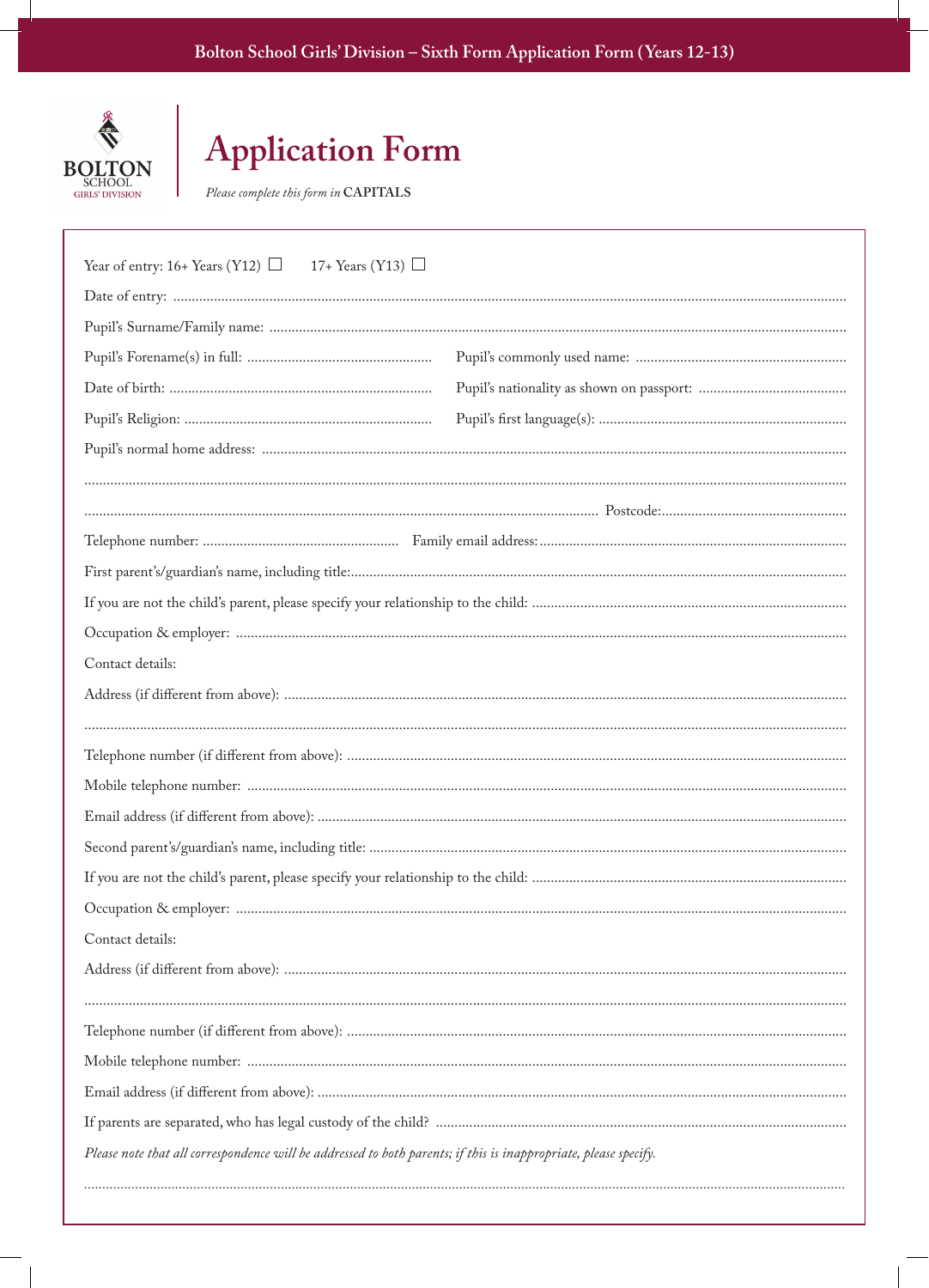Please advise the Headteacher at the pupil's current school that you are applying for a place at Bolton School; a reference will be requested upon receipt of this application form.

Please mention here the names of any other members of the family currently attending the School or applying for entry as well as any other connection with the School, past or present:

Please give details of any specific learning difficulties, special educational needs or disabilities. Please submit a copy of any SEN reports previously obtained with your completed application form. Please note that all diagnosed SEND issues requiring additional support or access arrangements must be disclosed at point of application so that the necessary provision can be put in place for the Entrance Examination.

..............................................................................................................................................................................................................

Please give details of any medical problems/conditions of which the school should be aware: ..

..............................................................................................................................................................................................................

**Bursaries:** We provide a limited number of means-tested Bursaries to students entering in Year 12 only. These are awarded after consideration of family income and a student's academic merit. In order to help us to ascertain the academic potential of students applying for a Bursary we will require them to sit a cognitive test administered by the School. Full details are available on our website.

Please indicate if you wish to apply for a means-tested Bursary: Y/N

Please note that candidates applying for a Bursary will be expected to fill in the Additional Information Form for Bursary candidates.

## **Confirmation of Application & Enclosure**

We request that the above named child be registered as a prospective pupil. We understand that the School may obtain, process and hold personal information about our child in accordance with GDPR regulations, further details of which can be found in the Privacy Policy on this webpage: https://www.boltonschool.org/downloads. We consent to this for the purposes of assessment and, if a place is offered, in order to safeguard and promote the welfare of our child.

*Please note that this form should be signed by all parents having parental responsibility according to the Children Act of 1989.* 

Please enclose a copy of your daughter's birth certificate or passport. Please enclose a non-returnable cheque (made payable to Bolton School) for the registration fee of £50 or contact our Finance Department on 01204 434729 to arrange payment. *Please note that we will be unable to process your application form if the above items are not enclosed.*

Please return this form to: Senior Girls' Admissions, Bolton School Girls' Division, Chorley New Road, Bolton, BL1 4PB.

*Please note that payment of the application fee and completion of the registration form does not guarantee a place at the School, as admission depends upon a candidate satisfying the School's current entrance criteria. You are advised to make a copy of this form before submitting it.*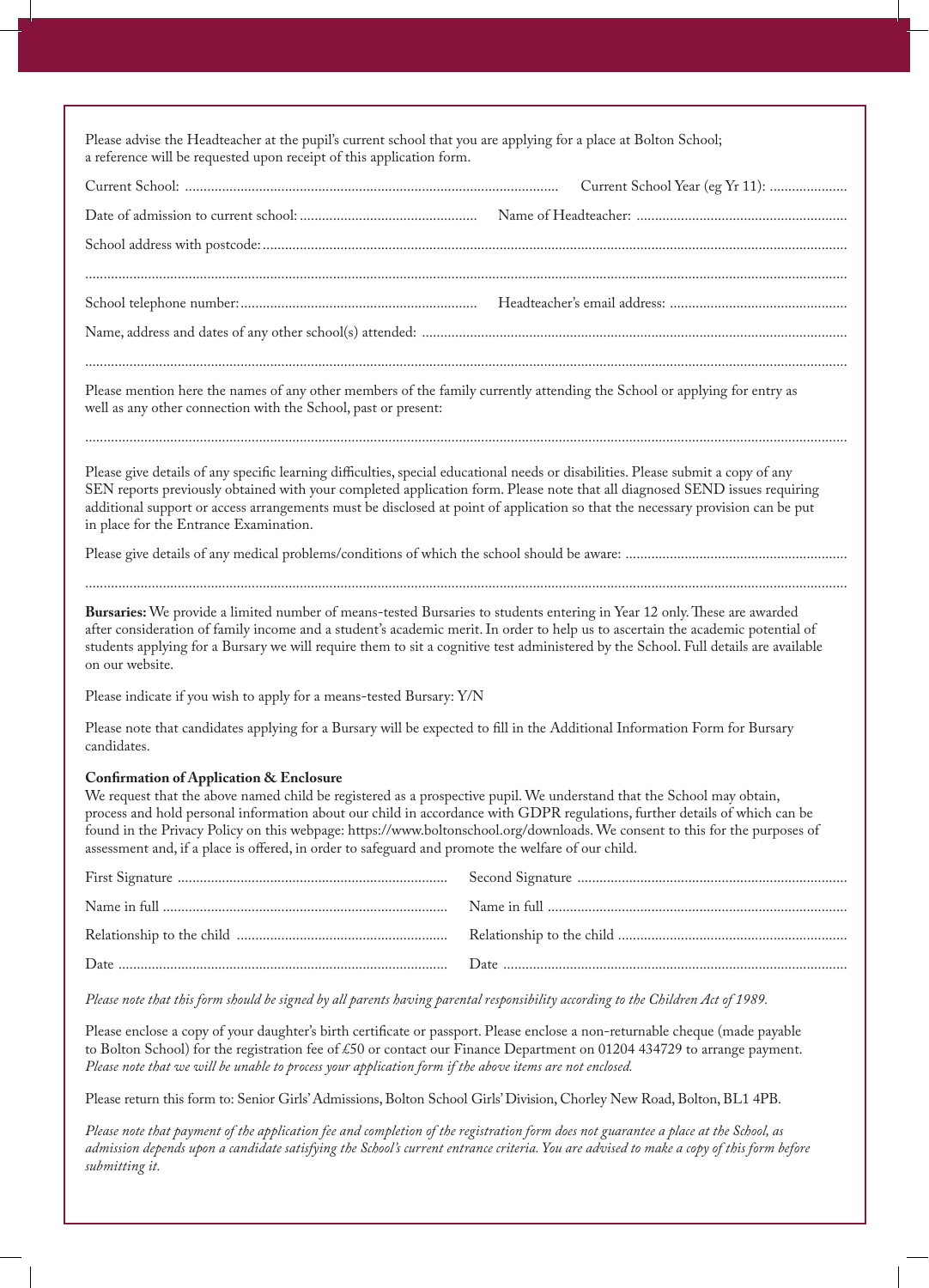

Name of Applicant: .....................................................................................................................................................................

Date of Birth: ..............................................................................................................................................................................

Year 12 (Post GCSE) applicants only.

GCSE Examinations to be taken. Please list subjects and give name/s of the GCSE Board/s if known.

| <b>SUBJECT</b> | <b>BOARD</b> | <b>SUBJECT</b> | <b>BOARD</b> |
|----------------|--------------|----------------|--------------|
|                |              |                |              |
|                |              |                |              |
|                |              |                |              |
|                |              |                |              |
|                |              |                |              |
|                |              |                |              |
|                |              |                |              |
|                |              |                |              |
|                |              |                |              |
|                |              |                |              |
|                |              |                |              |
|                |              |                |              |
|                |              |                |              |

GCSE Examinations already taken (if any). Please list subjects, dates, grades and Board/s.

| <b>SUBJECT</b> | <b>BOARD</b> | <b>SUBJECT</b> | <b>BOARD</b> |
|----------------|--------------|----------------|--------------|
|                |              |                |              |
|                |              |                |              |
|                |              |                |              |
|                |              |                |              |
|                |              |                |              |
|                |              |                |              |
|                |              |                |              |
|                |              |                |              |
|                |              |                |              |

Please list four A Level subjects in order of preference. Generally, these will be studied in the Lower Sixth (Year 12) and may be reduced to three subjects during the course of your A Level studies. For full information about all of the A Level subjects we offer please visit our website.

**A Level**